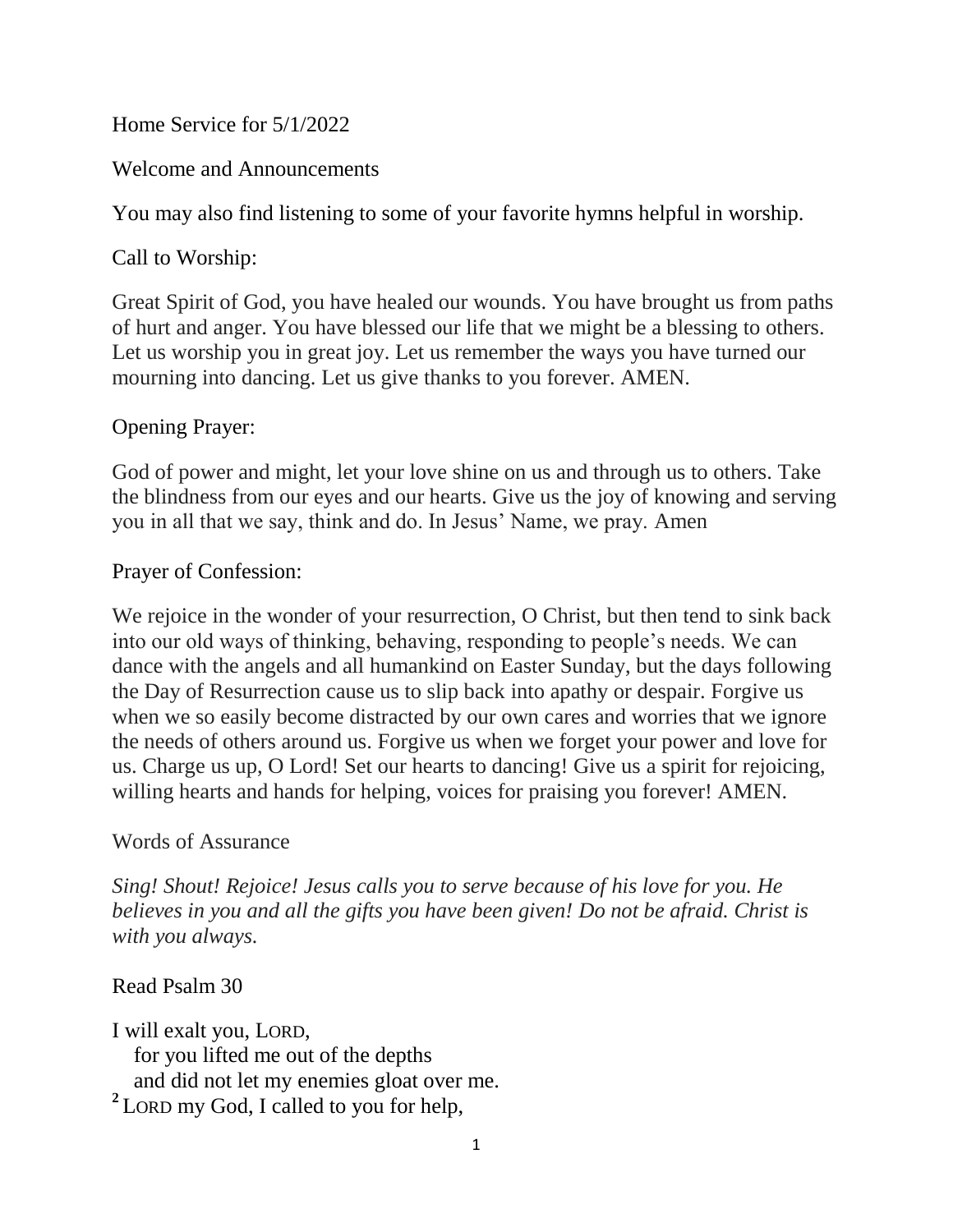and you healed me.

<sup>3</sup> You, LORD, brought me up from the realm of the dead; you spared me from going down to the pit. <sup>4</sup> Sing the praises of the LORD, you his faithful people; praise his holy name. <sup>5</sup>For his anger lasts only a moment, but his favor lasts a lifetime; weeping may stay for the night, but rejoicing comes in the morning. **<sup>6</sup>** When I felt secure, I said, "I will never be shaken." **7** LORD, when you favored me, you made my royal mountain<sup>[\[c\]](https://www.biblegateway.com/passage/?search=Psalm+30&version=NIV#fen-NIV-14327c)</sup> stand firm; but when you hid your face, I was dismayed. **8** To you, LORD, I called; to the Lord I cried for mercy: <sup>9</sup> "What is gained if I am silenced, if I go down to the pit? Will the dust praise you? Will it proclaim your faithfulness? **<sup>10</sup>** Hear, LORD, and be merciful to me; LORD, be my help." <sup>11</sup> You turned my wailing into dancing; you removed my sackcloth and clothed me with joy, **<sup>12</sup>** that my heart may sing your praises and not be silent. LORD my God, I will praise you forever.

Prayers of the People:

*Lord Jesus, we slouch in our seats. We sit back and relax. The rush of Easter is over, the excitement which carried us to Easter and to the room where Jesus appeared to the disciples is wearing off. We just aren't sure what to do now that the journey to the Cross is completed. Help us to understand that the Cross is not our ending point, but rather the pivotal point. Help us to be people of astounding faith, who have seen the light of Resurrection, who know that you have conquered death. Fear cannot claim and bind us. You have released us to serve others and witness to the glorious good news. As we have brought the names of those near and dear to us to you in prayer, help us to feel the rejuvenating power of your love*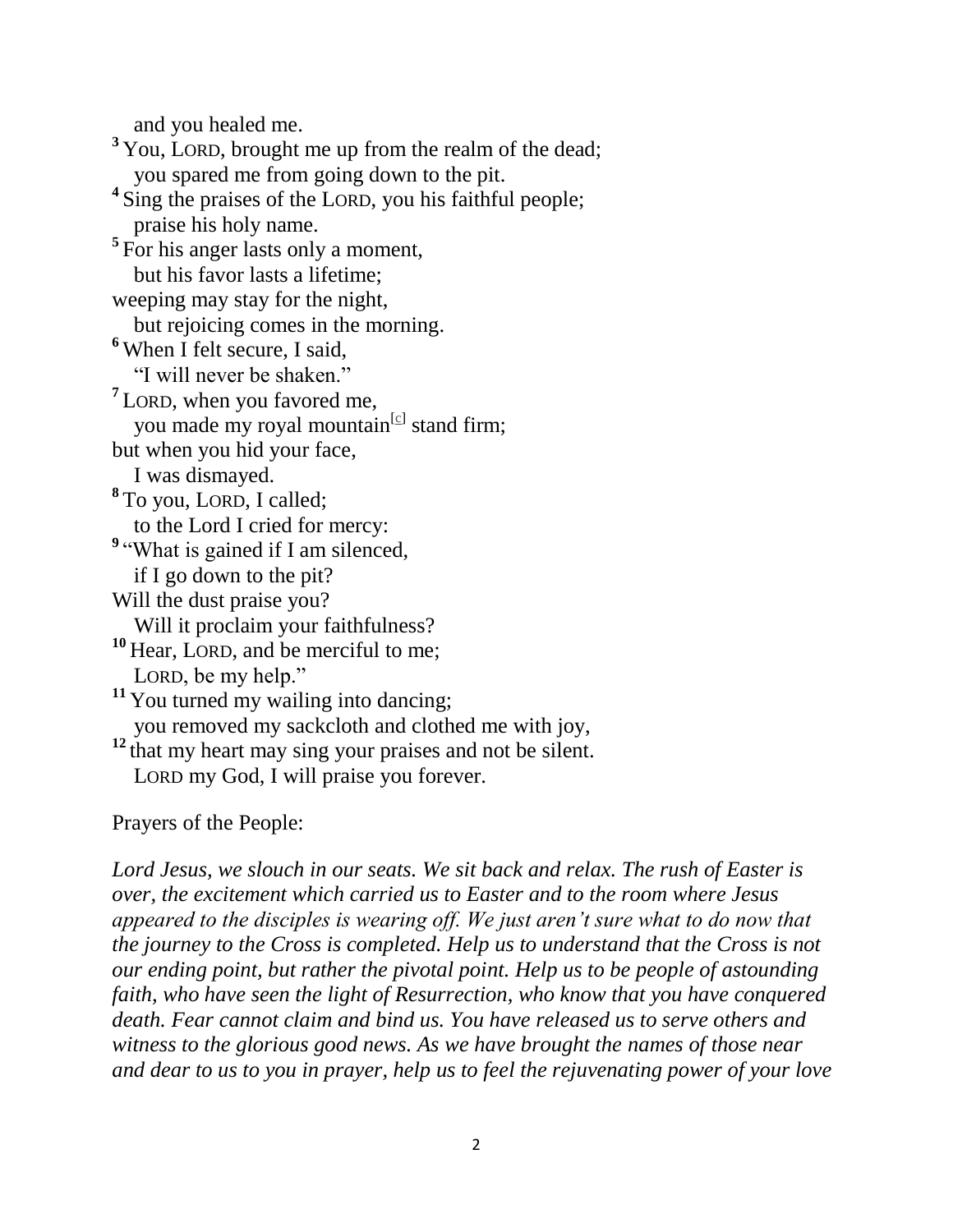*in our lives. Inspire us to move into compassionate ministries to your world. For we ask these things in the name of our Risen Lord. AMEN*

# Lord's Prayer

Our Father, who art in heaven, hallowed be Thy name. Thy Kingdom come, Thy will be done, on earth as it is in heaven. Give us this day, our daily bread. And forgive us our trespasses, as we forgive those who trespass against us. And lead us not into temptation, but deliver us from evil. For Thine is The kingdom, and the power and the glory forever and ever. AMEN

Read the Lesson: Acts 9:1-6

Meanwhile, Saul was still breathing out murderous threats against the Lord's disciples. He went to the high priest <sup>2</sup> and asked him for letters to the synagogues in Damascus, so that if he found any there who belonged to the Way, whether men or women, he might take them as prisoners to Jerusalem. **<sup>3</sup>** As he neared Damascus on his journey, suddenly a light from heaven flashed around him. **<sup>4</sup>** He fell to the ground and heard a voice say to him, "Saul, Saul, why do you persecute me?" **5** "Who are you, Lord?" Saul asked.

"I am Jesus, whom you are persecuting," he replied. **<sup>6</sup>** "Now get up and go into the city, and you will be told what you must do."

Read the Epistle Lesson: Revelation 5:11-14

Then I looked and heard the voice of many angels, numbering thousands upon thousands, and ten thousand times ten thousand. They encircled the throne and the living creatures and the elders. **<sup>12</sup>** In a loud voice they were saying:

"Worthy is the Lamb, who was slain,

 to receive power and wealth and wisdom and strength and honor and glory and praise!"

**<sup>13</sup>** Then I heard every creature in heaven and on earth and under the earth and on the sea, and all that is in them, saying:

"To him who sits on the throne and to the Lamb

 be praise and honor and glory and power, for ever and ever!"

<sup>14</sup> The four living creatures said, "Amen," and the elders fell down and worshiped.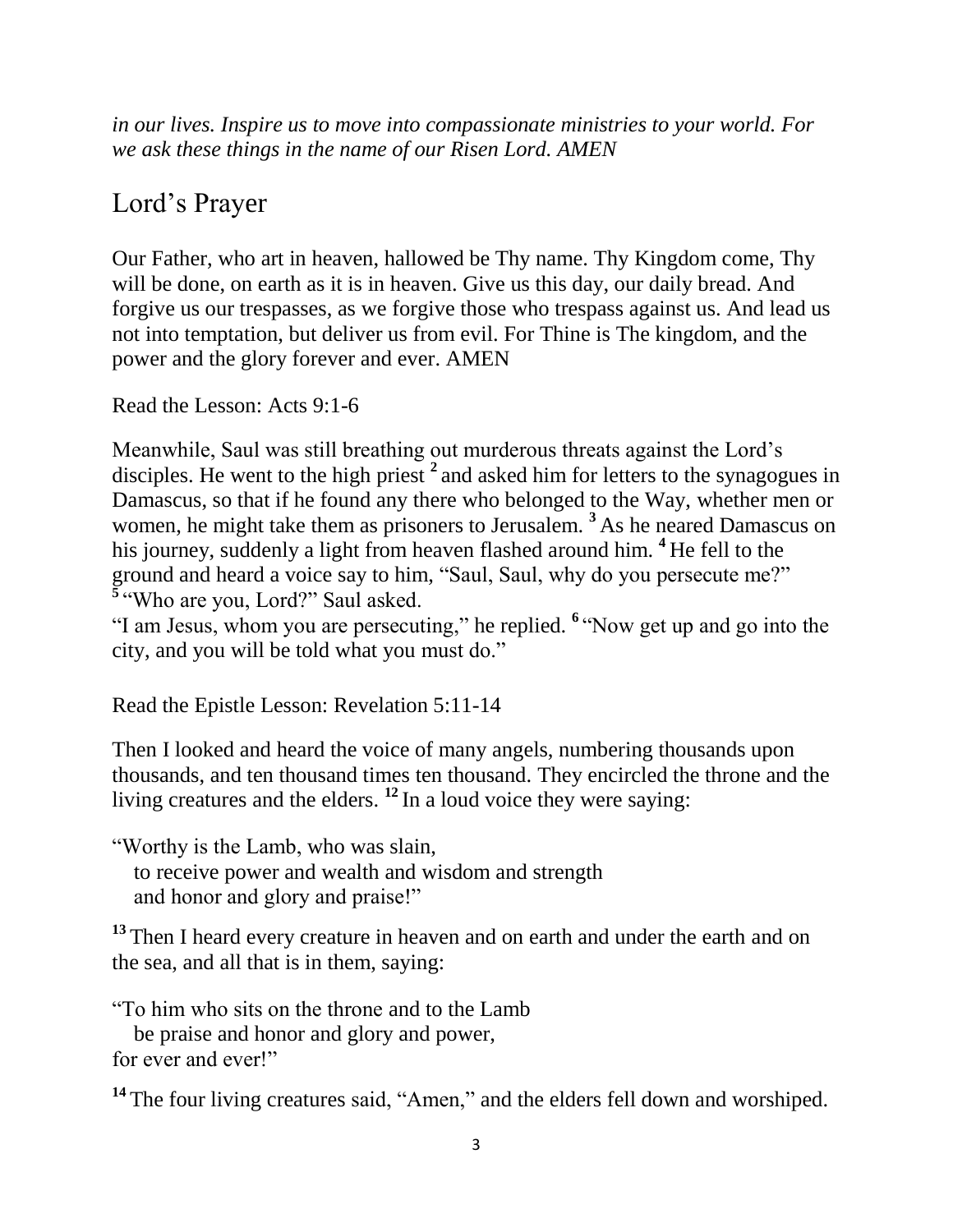Read the Gospel Lesson: John 21:1-19

Afterward Jesus appeared again to his disciples, by the Sea of Galilee.<sup>[\[a\]](https://www.biblegateway.com/passage/?search=John+21%3A1-19&version=NIV#fen-NIV-26900a)</sup> It happened this way: <sup>2</sup> Simon Peter, Thomas (also known as Didymus<sup>[\[b\]](https://www.biblegateway.com/passage/?search=John+21%3A1-19&version=NIV#fen-NIV-26901b)</sup>), Nathanael from Cana in Galilee, the sons of Zebedee, and two other disciples were together. **<sup>3</sup>** "I'm going out to fish," Simon Peter told them, and they said, "We'll go

with you." So they went out and got into the boat, but that night they caught nothing.

<sup>4</sup> Early in the morning, Jesus stood on the shore, but the disciples did not realize that it was Jesus.

<sup>5</sup>He called out to them, "Friends, haven't you any fish?"

"No," they answered.

**<sup>6</sup>** He said, "Throw your net on the right side of the boat and you will find some." When they did, they were unable to haul the net in because of the large number of fish.

<sup>7</sup> Then the disciple whom Jesus loved said to Peter, "It is the Lord!" As soon as Simon Peter heard him say, "It is the Lord," he wrapped his outer garment around him (for he had taken it off) and jumped into the water. **<sup>8</sup>** The other disciples followed in the boat, towing the net full of fish, for they were not far from shore, about a hundred yards.<sup>[\[c\]](https://www.biblegateway.com/passage/?search=John+21%3A1-19&version=NIV#fen-NIV-26907c) 9</sup> When they landed, they saw a fire of burning coals there with fish on it, and some bread.

**<sup>10</sup>** Jesus said to them, "Bring some of the fish you have just caught." **<sup>11</sup>** So Simon Peter climbed back into the boat and dragged the net ashore. It was full of large fish, 153, but even with so many the net was not torn. **<sup>12</sup>** Jesus said to them, "Come and have breakfast." None of the disciples dared ask him, "Who are you?" They knew it was the Lord. **<sup>13</sup>** Jesus came, took the bread and gave it to them, and did the same with the fish. **<sup>14</sup>** This was now the third time Jesus appeared to his disciples after he was raised from the dead.

### Message

Today's lesson reminds us that God is described in the Bible as being fond of using unlikely sources or people to accomplish his purposes. Who would have thought the tiny family of Abram would become the foundation of a mighty nation? Who could have guessed that the twelve rough-edged men would make disciples? When God does finally look to the trained religious leaders in the first century, he chooses Saul, later known as Paul. While Saul had the credentials and training for being a spiritual leader in the fledgling church, he obviously lacked the desire! He was the least likely of the rabbis to be chosen to lead and formulate early Christian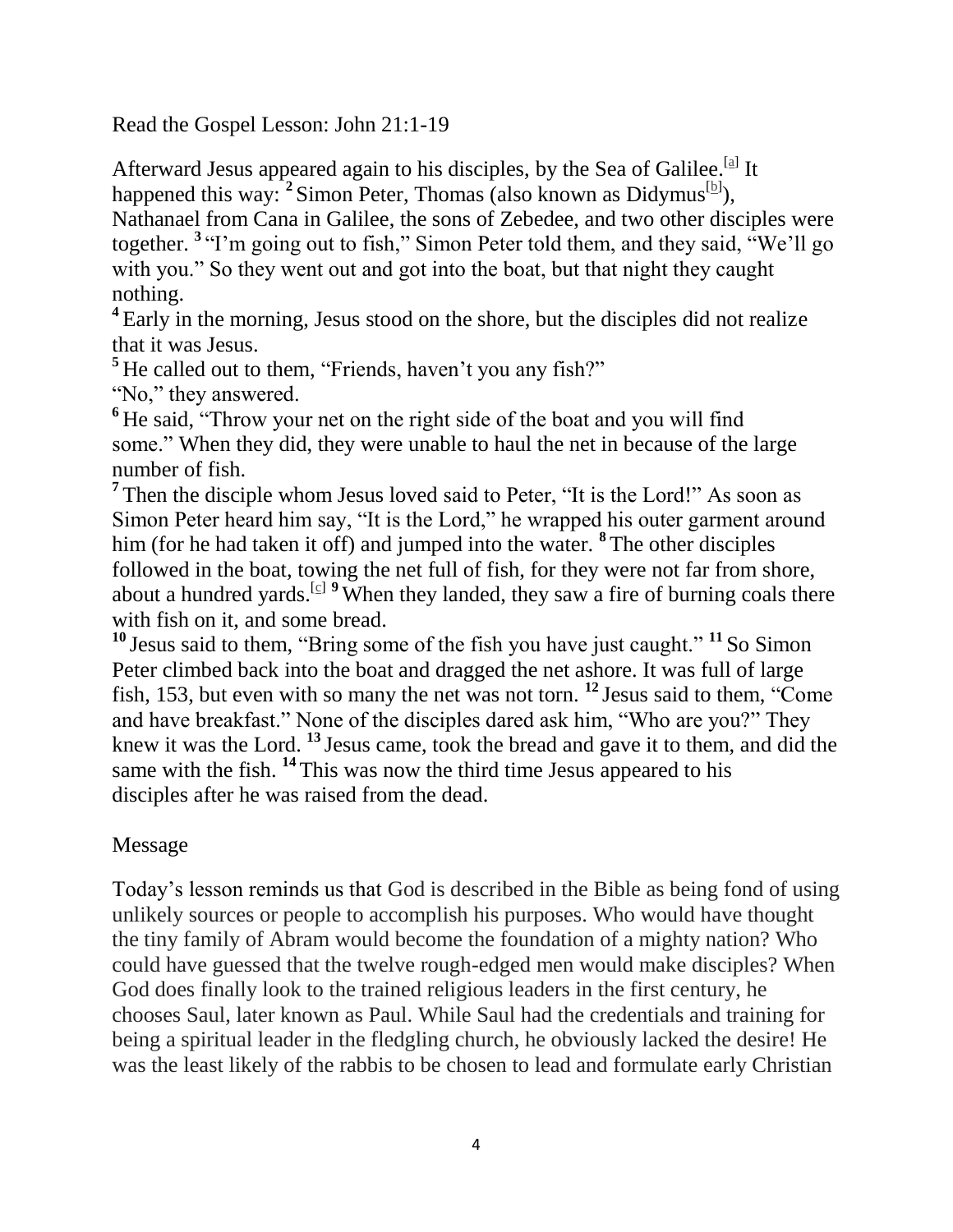theology. But that seems to be the mode in which God operates, choosing unlikely sources to accomplish monumental purposes.

In verse 2 of the lesson it uses the phrase "that if he found any of this Way." Do you know what this Way means? Christians during this time were called "those belonging to the Way." That indicated what others saw in these early Christians. They saw that they were different; they had a different way of life. These Christians were characterized, not by self-centeredness, as the world is, but they were characterized by love and acceptance and understanding and tolerance. They were called, "those belonging to the Way," the way of love. There was something about them that reminded others of Jesus, who was himself "the Way, the Truth, and the Life."

Now let us look at this man, Saul. Who is he and where did he come from. He was educated as a rabbi by Gamaliel in Jerusalem. That means that he could relate to educated people. As the Greeks love to argue their rhetoric, he could argue with the best of them. He spoke Aramaic and Greek. That meant that he could speak to people in their own language. He was a Roman citizen through his father. It saves his life at one point. It also causes the other Roman citizens to listen to him. He was the son of a strictly orthodox Jewish father, a son of a Pharisee. He himself was a Pharisee. So, this means he had a deep love and appreciation for his Jewish faith and could easily speak to people who were rooted in Judaism. He was born in the Greek city of Tarsus and learned at the Jewish synagogue there. He was advanced beyond many in his zealousness of the law. He was a strong leader in the Jewish community. It was that zeal that lead him on the road to Damascus.

Saul was passionately serious about his belief in God. He knew the Scriptures backwards and forwards. He studied the Scriptures daily and applied them to his life. Jews of those days all knew the Scriptures well, but Saul was way above average because he was college educated by the best professor in the world. He believed in God and was active with his faith, but he was wrong; he did not know God! It can be a frightening thing when people think they know the Bible and may even think they know the difference in right and wrong, but they don't know God. You see, Saul had a religion, but he didn't have a relationship with God.

The religion of Saul was an inherited religion. It was one he had learned from his father. There was one problem, Saul knew Judaism, but he didn't know God. That is the downfall of an inherited religion. There is a lesson here for us as parents and grandparents. It is important that we teach our children and our grandchildren the doctrine of Christianity. It is important that we help them understand the morals and ethics that go with our faith. But it is far more important that we introduce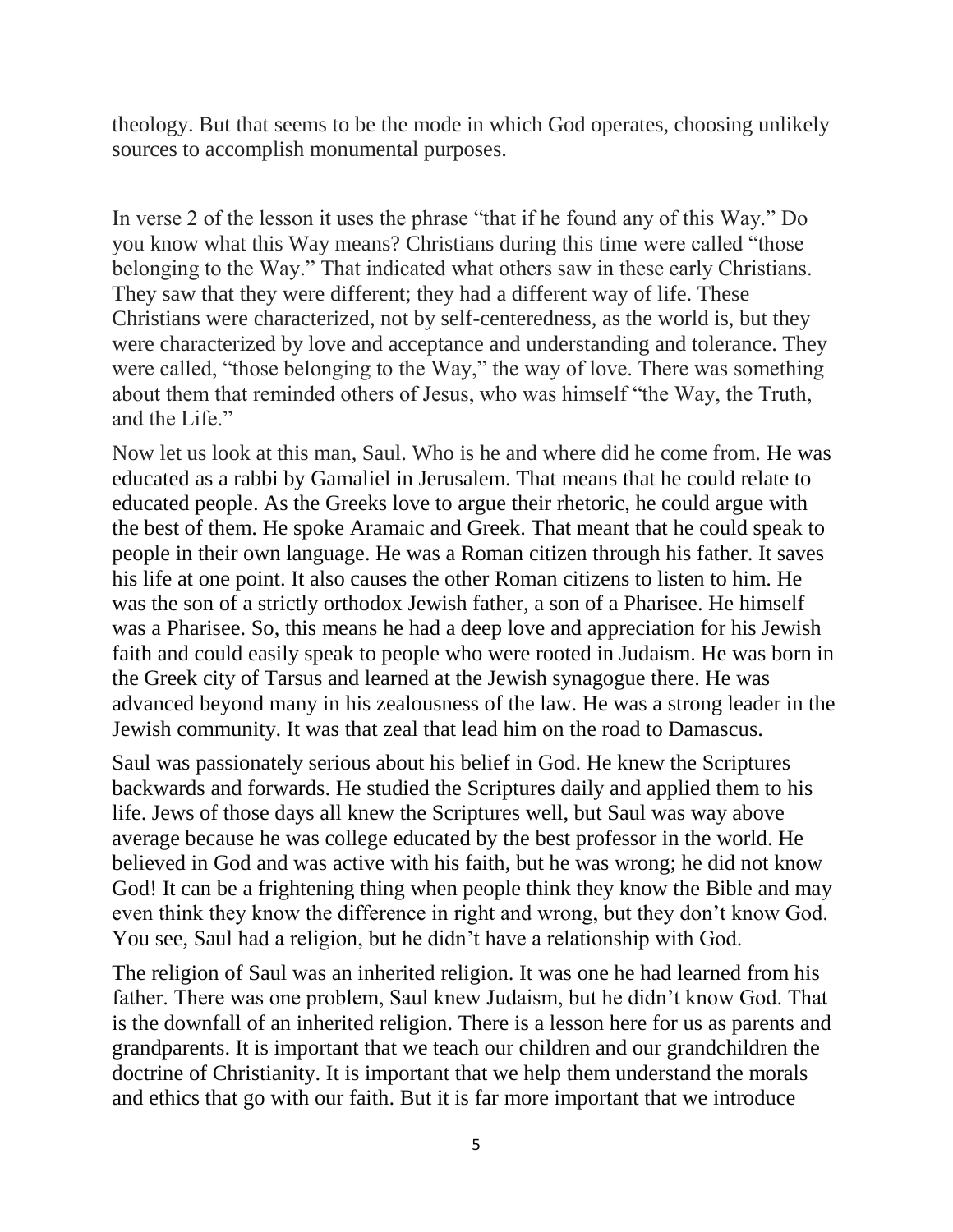them to Jesus Christ. We do not want them to inherit our religion; we want all children to meet our Savior.

Saul had a wonderful religion, but he missed have a wonderful relationship with God. In some ways it might seem unlikely for God to choose Saul to be one of the major leaders of the church, especially since he originally wanted to eliminate the Christians. However, we see that God used his background. Nobody else had quite the background he had.

God has a way of taking our backgrounds, whatever they are, and making good out of them. We may have some wonderful things about our backgrounds that have given us special skill and knowledge. Things we could be proud of. However, there may be things about our backgrounds that we are not proud of. We may just as soon forget, but God takes our background and uses it for our benefit. We may have been through some trauma in our lives. God can take that experience and use us to minister to other people who are in the middle of the same kind of trauma. We can say to them, "God brought me through and God can bring you through too."

So, here is Saul with all of this background. A background that has led him to believe that the Christians are dead wrong about what they believe. He has gotten papers from the chief priests to bring Christians bound back to Jerusalem. As he is going, he is breathing threats of murder with hatred in his heart. Then, suddenly a bright light shines around him and he is struck down. Then a voice cries out, "Saul, Saul, why are you persecuting me?" He replies, "Who is it, Lord?" And Jesus answers: "I am Jesus whom you are persecuting."

Saul understood it immediately. He had been persecuting Jesus for quite some time. You may recall that Saul had stood watch over the coats while Stephen gave his defense before he was murdered. Saul had heard the testimony of who this Jesus was. Time and again, as he had arrested and persecuted the followers of "The Way," they had witnessed to him about Jesus. He knew immediately that everything he had heard was true. Suddenly he understood what Stephen had said, that Jesus had died on the cross, that he had died for our sins, for his sins.

I believe that it was at that moment Saul surrendered his life to Jesus Christ. Why do I say that? Because of the next question he asked Jesus was: "What do you want me to do?" Immediately, Saul goes from a Pharisee to disciple and from persecutor to proclaimer of Jesus Christ. We see in his question a man who had surrendered his will to the Will of Jesus Christ. Lord, What do you want me to do?